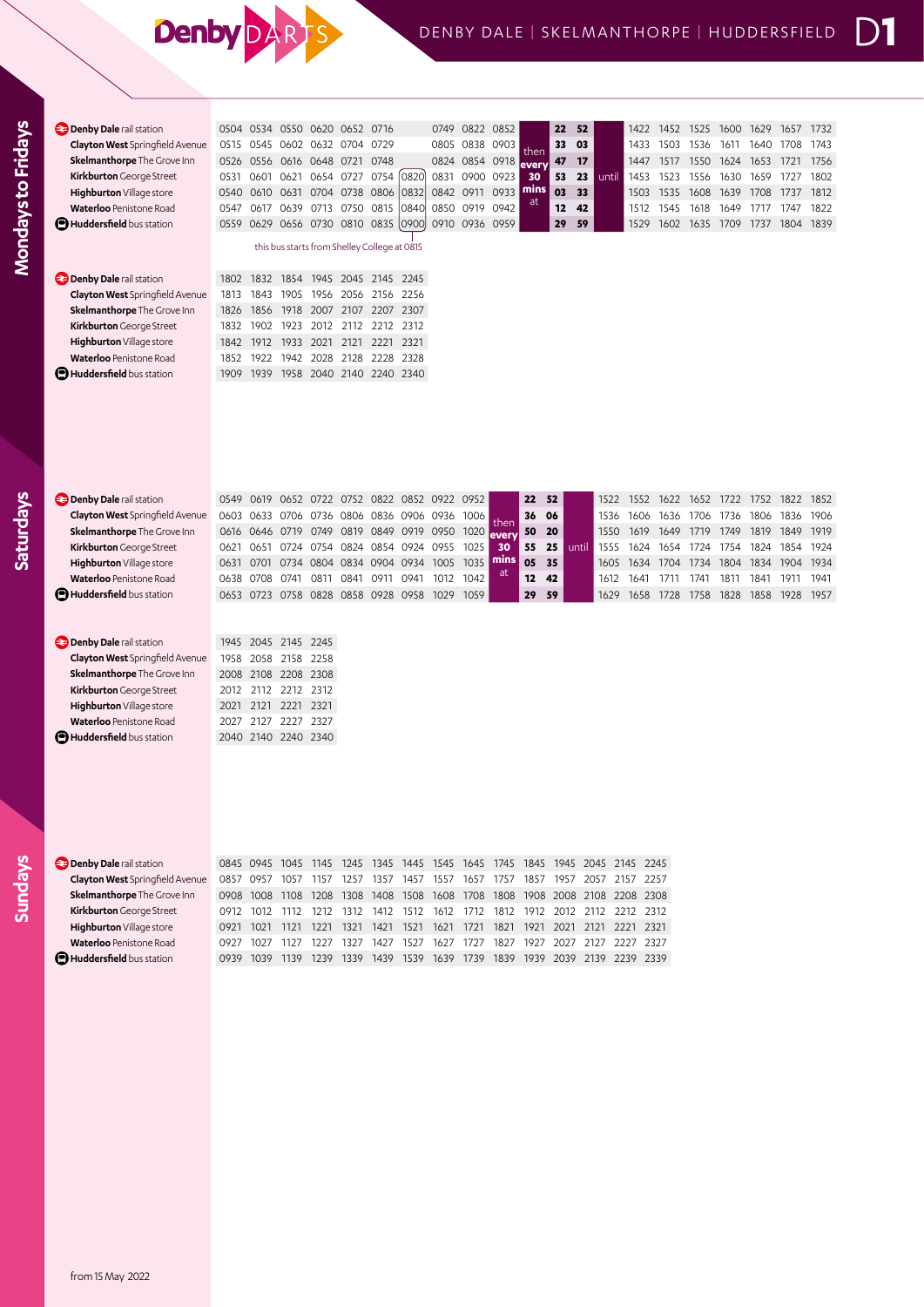## Denby DARTS

| O540  | O610        | 0640.     | 0710              |      | 0815                                | 0845 |                                     | 15                                     | 45 |       | 1415  | 1445 |      | 545                                            | 1615 | 1645 | 1715 | 745  | 1815  | 1845                                                                                              |
|-------|-------------|-----------|-------------------|------|-------------------------------------|------|-------------------------------------|----------------------------------------|----|-------|-------|------|------|------------------------------------------------|------|------|------|------|-------|---------------------------------------------------------------------------------------------------|
| 0557  | 0627        | 0657      | 0/2/              | 0756 | 0831                                |      |                                     |                                        |    |       | 1432  | 1502 |      | 1603                                           | 1635 | 1705 | 1735 | 1805 | 1832  | 1902                                                                                              |
|       |             |           |                   |      |                                     |      |                                     | 41                                     | 11 |       | 1441  | 1512 | 1542 | 1612                                           | 1646 | 1716 | 1746 | 1814 | 1840  | 1910                                                                                              |
| 0611  | 0641        | O711      | 0744              |      | 0847                                | 0917 | 30                                  | 47                                     | 17 | until | 1447  | 1519 | 1551 | 1619                                           | 1653 | 1723 | 1753 | 1820 | 1846  | 1916                                                                                              |
| 0621  | 0651        | 0721      | 0756              |      | 0857                                | 0926 |                                     | 56                                     | 26 |       | 1456  | 1529 | 1601 | 1629                                           | 1703 | 1733 | 1803 | 1829 | 1856. | 1925                                                                                              |
| 0628  | <b>0658</b> | 0728      | CO80              |      |                                     | 0932 |                                     | 02                                     | 32 |       | 1503  | 1537 | 1608 | 1637                                           | 1710 | 740  | 1810 | 1835 | 1902  | 1931                                                                                              |
| 0642  | 0712        | 0742      | 0817              |      |                                     |      |                                     | 17                                     | 47 |       | 1520. | 1556 | 1624 | 1652                                           | 1727 | 1757 | 1827 | 1849 | 1916  | 1945                                                                                              |
|       |             |           |                   |      |                                     |      |                                     |                                        |    |       |       |      |      |                                                |      |      |      |      |       |                                                                                                   |
| 1945  |             |           | 2245              |      |                                     |      |                                     |                                        |    |       |       |      |      |                                                |      |      |      |      |       |                                                                                                   |
| 1958. | 2058        | 2158      | 2258              |      |                                     |      |                                     |                                        |    |       |       |      |      |                                                |      |      |      |      |       |                                                                                                   |
|       |             | 0605 0635 | 0705<br>2045 2145 | 0737 | 0740<br>0812<br>0822<br><b>0830</b> | 0905 | 0805 0840 0911<br>0844 0919<br>0947 | 0902<br>then<br>levery<br>  mins<br>at |    | 32 02 |       |      |      | on school days there is an extra journey from: |      |      |      |      |       | Highburton Co-Op (0755) & Kirkburton, George Inn (0805) to Shelly College (0815) - buses show K90 |

| <b>E</b> Huddersheid bus station stand F | <u>1945 2045 2145 2245</u> |  |
|------------------------------------------|----------------------------|--|
| Waterloo Penistone road                  | 1958 2058 2158 2258        |  |
| Highburton Village store                 | 2005 2105 2205 2305        |  |
| Kirkburton George Street                 | 2010 2110 2210 2310        |  |
| Skelmanthorpe The Grove Inn              | 2017 2117 2217 2317        |  |
| <b>Clayton West</b> Springfield Avenue   | 2023 2123 2223 2323        |  |
| <b>Denby Dale</b> rail station           | 2037 2137 2237 2337        |  |
|                                          |                            |  |

| Huddersfield bus station stand F       |                                         |      | 0645 0715 0745 0815 0845 0915 0945        |      |      |      |      |      |    | 15 45           |       | 1615      | 1645 | 1715 |      |           |                |                     |      | 1745 1815 1845 1945 2045 2145 2245 |  |
|----------------------------------------|-----------------------------------------|------|-------------------------------------------|------|------|------|------|------|----|-----------------|-------|-----------|------|------|------|-----------|----------------|---------------------|------|------------------------------------|--|
| <b>Waterloo</b> Penistone Road         | 0702 0732 0802 0832 0902 0932 1002 then |      |                                           |      |      |      |      |      |    | 32 02           |       | 1632 1702 |      | 1732 |      |           | 1802 1832 1902 | 1957                | 2057 | 2157 2257                          |  |
| Highburton Village store               |                                         |      | 0710 0740 0810 0840 0910 0940 1010 Avenue |      |      |      |      |      |    | <b>140 10 L</b> |       | 1640 1710 |      | 1740 | 1810 |           |                |                     |      | 1840 1910 2004 2104 2204 2304      |  |
| Kirkburton George Street               | 0717 0747                               |      | 0817 0847 0917 0947                       |      |      |      | 1017 | 30   | 47 | 17 <sup>2</sup> | until | 1647      |      | 1747 | 1817 |           |                | 1847 1916 2010 2110 |      | 2210 2310                          |  |
| Skelmanthorpe The Grove Inn            |                                         |      | 0725 0755 0825 0856 0926 0956 1026        |      |      |      |      | mins | 57 | 27.             |       | 1657      | 1726 | 1756 |      |           |                |                     |      | 1826 1856 1925 2018 2118 2218 2318 |  |
| <b>Clayton West</b> Springfield Avenue |                                         |      | 0733 0803 0833 0903 0933 1003 1033        |      |      |      |      |      |    | $04 \quad 34$   |       | 1704      |      | 1803 | 1833 | 1903 1931 |                |                     |      | 2025 2125 2225 2325                |  |
| <b>Denby Dale</b> rail station         | 0747                                    | 0817 | 0847                                      | 0917 | 0947 | 1017 | 1047 |      | 18 | 48              |       | 1718      | 1747 | 1817 | 1847 | 1917      |                | 1945 2039 2139      |      | 2239 2339                          |  |
|                                        |                                         |      |                                           |      |      |      |      |      |    |                 |       |           |      |      |      |           |                |                     |      |                                    |  |

| Huddersfield bus station stand F       | 0945 1045 1145 1245 1345 1445 1545 1645 1745 1845 1945 2045 2145 2245 |           |        |      |  |  |  |  |                                                                       |  |
|----------------------------------------|-----------------------------------------------------------------------|-----------|--------|------|--|--|--|--|-----------------------------------------------------------------------|--|
| <b>Waterloo</b> Penistone Road         |                                                                       |           |        |      |  |  |  |  | 0958 1058 1158 1258 1358 1458 1558 1658 1758 1858 1958 2057 2157 2257 |  |
| Highburton Village store               |                                                                       |           |        |      |  |  |  |  | 1005 1105 1205 1305 1405 1505 1605 1705 1805 1905 2005 2104 2204 2304 |  |
| <b>Kirkburton</b> George Street        |                                                                       | 1011 1111 | - 1211 | 1311 |  |  |  |  | 1411 1511 1611 1711 1811 1911 2011 2109 2209 2309                     |  |
| Skelmanthorpe The Grove Inn            |                                                                       |           |        |      |  |  |  |  | 1018 1118 1218 1318 1418 1518 1618 1718 1818 1918 2018 2115 2215 2315 |  |
| <b>Clayton West</b> Springfield Avenue |                                                                       |           |        |      |  |  |  |  | 1026 1126 1226 1326 1426 1526 1626 1726 1826 1926 2026 2123 2223 2323 |  |
| <b>Denby Dale</b> rail station         |                                                                       | 1040 1140 | 1240   |      |  |  |  |  | 1340 1440 1540 1640 1740 1840 1940 2039 2137 2237 2337                |  |